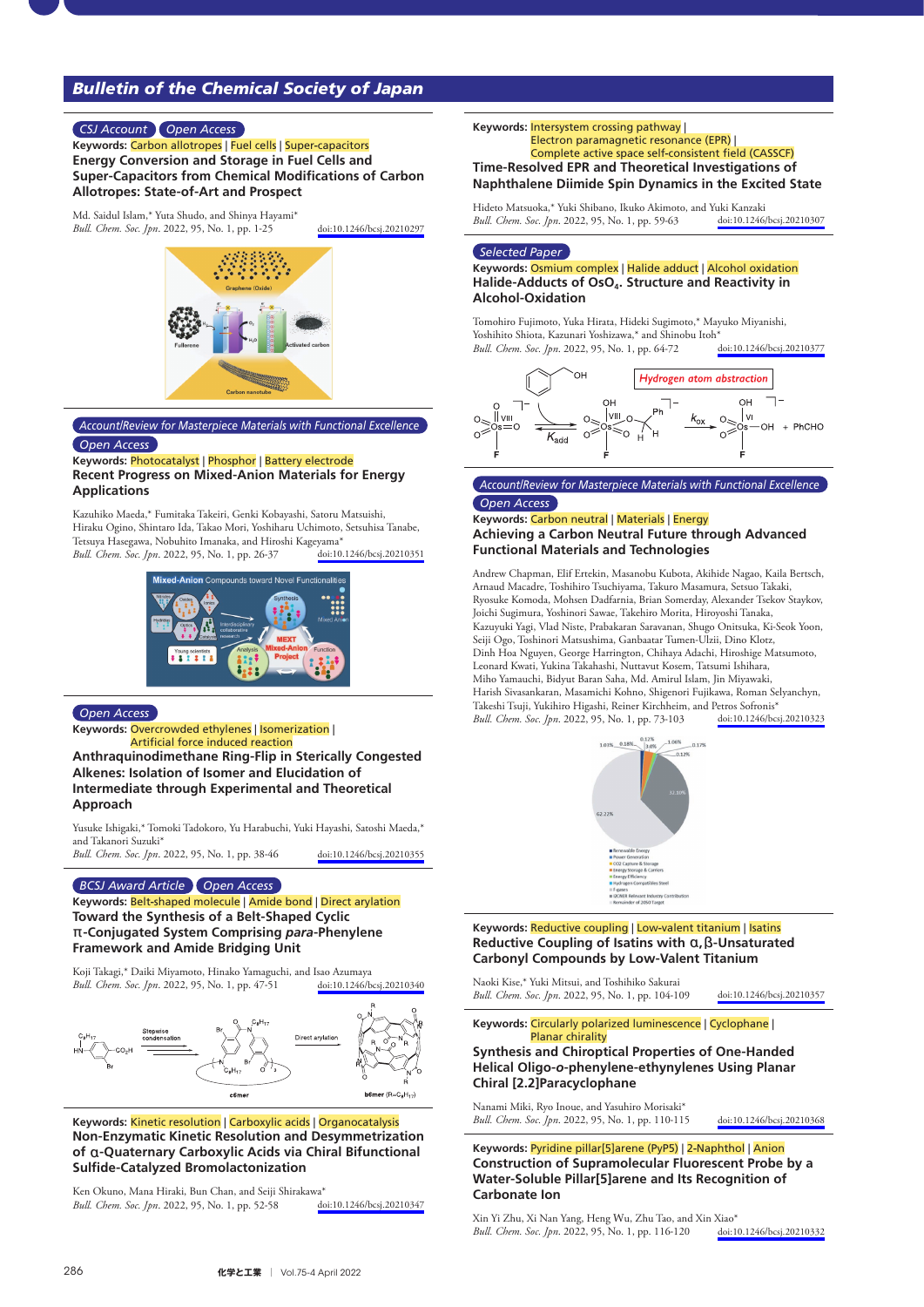#### **Keywords:** Highly reducible CuO | High**-**temperature calcination | Furfural**-**hydrogenation

**Creation of Highly Reducible CuO Species by High**-**Temperature Calcination of a Cu**-**Al Layered Double Hydroxide: Selective Hydrogenation of Furfural into Furfuryl Alcohol with Formic Acid**

Enggah Kurniawan, Takayoshi Hara,\* Yessi Permana, Takashi Kojima, Nobuyuki Ichikuni, and Shogo Shimazu *Bull. Chem. Soc. Jpn*. 2022, 95, No. 1, pp. 121-128 [doi:10.1246/bcsj.20210379](https://doi.org/10.1246/bcsj.20210379)

## **Keywords:** Alumina | Metal ion adsorption | Adsorption mechanisms **Mechanisms Responsible for Adsorption of Molybdate ions on Alumina for the Production of Medical Radioisotopes**

Yoshitaka Fujita,\* Tomotake Niizeki, Nobuyoshi Fukumitsu, Katsuhiko Ariga, Yusuke Yamauchi, Victor Malgras, Yusuf Valentino Kaneti, Chia-Hung Liu, Kentaro Hatano, Hisayuki Suematsu, Tatsuya Suzuki, and Kunihiko Tsuchiya<br> *Bull. Chem. Soc. Jpn.* 2022, 95, No. 1, pp. 129-137 doi:10.1246/bcsj.20210249 *Bull. Chem. Soc. Jpn.* 2022, 95, No. 1, pp. 129-137

*Account/Review for Masterpiece Materials with Functional Excellence*

#### *Open Access*

#### **Keywords:** Polymer films | Photoreaction | Surface morphing **Unconventional Approaches to Light**-**Promoted Dynamic Surface Morphing on Polymer Films**

Dongyu Zhang, Danqing Liu,\* Takashi Ubukata,\* and Takahiro Seki\*<br>*Bull Chem Soc Inn* 2022, 95. No. 1. pp. 138-162 doi:10.1246/bcsi 20210348 *Bull. Chem. Soc. Jpn.* 2022, 95, No. 1, pp. 138-162



**Keywords:** Solvatofluorochromism | Linked rotaxane structures | Donor**-**bridge**-**acceptor systems

**Solvatofluorochromic Contrast with Supramolecular Stereoisomers Using Linked Rotaxane Structures to Investigate Local Solvation in Excited Donor**-**Bridge**-**Acceptor Systems**

Sotaro Shimada, Hiromichi V. Miyagishi, Hiroshi Masai, Yoichi Masui, and Jun Terao

*Bull. Chem. Soc. Jpn*. 2022, 95, No. 1, pp. 163-168 [doi:10.1246/bcsj.20210354](https://doi.org/10.1246/bcsj.20210354)

## *Selected Paper*

**Keywords:** Crystalline**-**state reaction | Photochromism | Rhodium complex

**Crystalline**-**State Photochromism of a Newly Synthesized Rhodium Dithionite Complex with Inflexible** *Cyclo*-**Pentyl Groups**

Yuu Kajiwara and Hidetaka Nakai\*

*Bull. Chem. Soc. Jpn*. 2022, 95, No. 1, pp. 169-174 [doi:10.1246/bcsj.20210396](https://doi.org/10.1246/bcsj.20210396)



## **Keywords:** Silylene | Kinetic stabilization | Isomerization **A Thermally Robust Cyclic Dialkylsilylene**

Takashi Abe, Shintaro Ishida,\* and Takeaki Iwamoto\* *Bull. Chem. Soc. Jpn*. 2022, 95, No. 1, pp. 175-177 [doi:10.1246/bcsj.20210399](https://doi.org/10.1246/bcsj.20210399)

#### **Keywords:** FeCoNi ternary hydroxides | Grinding method | Oxygen evolution reaction (OER)

**2**-**Methylimidazole**-**Induced Synthesis of 2D Amorphous FeCoNi Ternary Hydroxides Nanosheets by Mechanochemical Approach for Oxygen Evolution Reaction**

Junchao Ma, Wenxiu He, Fanbao Meng,\* and Yu Fu\* *Bull. Chem. Soc. Jpn*. 2022, 95, No. 1, pp. 178-184 [doi:10.1246/bcsj.20210362](https://doi.org/10.1246/bcsj.20210362)

## **Keywords:** Hydrazones | Biological activity | TD**-**DFT

**Synthesis and Characterization of Novel 2**-**Pyridine Mono(thio)carbohydrazones as Promising Antioxidant and Antimicrobial Agents. Experimental and Theoretical Approach**

Gorana Mrđan,\* Aleksandar Tot, Milan Vraneš, Milena Rašeta, Petar Knežević, Tatjana Verbić, and Borko Matijević *Bull. Chem. Soc. Jpn*. 2022, 95, No. 1, pp. 185-194 [doi:10.1246/bcsj.20210326](https://doi.org/10.1246/bcsj.20210326)

## *Essay for Masterpiece Materials with Functional Excellence Open Access*

#### **Keywords:** Lithium**-**ion battery | Breakthrough | Nobel Prize in Chemistry

**The Lithium**-**ion Battery: Two Breakthroughs in Development and Two Reasons for the Nobel Prize**

Akira Yoshino

*Bull. Chem. Soc. Jpn*. 2022, 95, No. 1, pp. 195-197 [doi:10.1246/bcsj.20210338](https://doi.org/10.1246/bcsj.20210338)



#### *Selected Paper*

## **Keywords:** Mesoporous metals | Gold electrode | MicroRNA sensor <sup>κ</sup>-**Carrageenan Gel Modified Mesoporous Gold Chronocoulometric Sensor for Ultrasensitive Detection of MicroRNA**

Bidita Salahuddin, Mostafa Kamal Masud,\* Shazed Aziz, Chia-Hung Liu, Nasim Amiralian, Aditya Ashok, S. M. Azad Hossain, Hyeongyu Park, Md Abdul Wahab, Mohammed A. Amin, M. Adharvana Chari, Alan E. Rowan, Yusuke Yamauchi, Md. Shahriar A. Hossain,\* and Yusuf Valentino Kaneti\*<br> *Bull. Chem. Soc. Jpn.* 2022, 95, No. 1, pp. 198-207 doi:10.1246/bcsj.20210286 *Bull. Chem. Soc. Jpn.* 2022, 95, No. 1, pp. 198-207

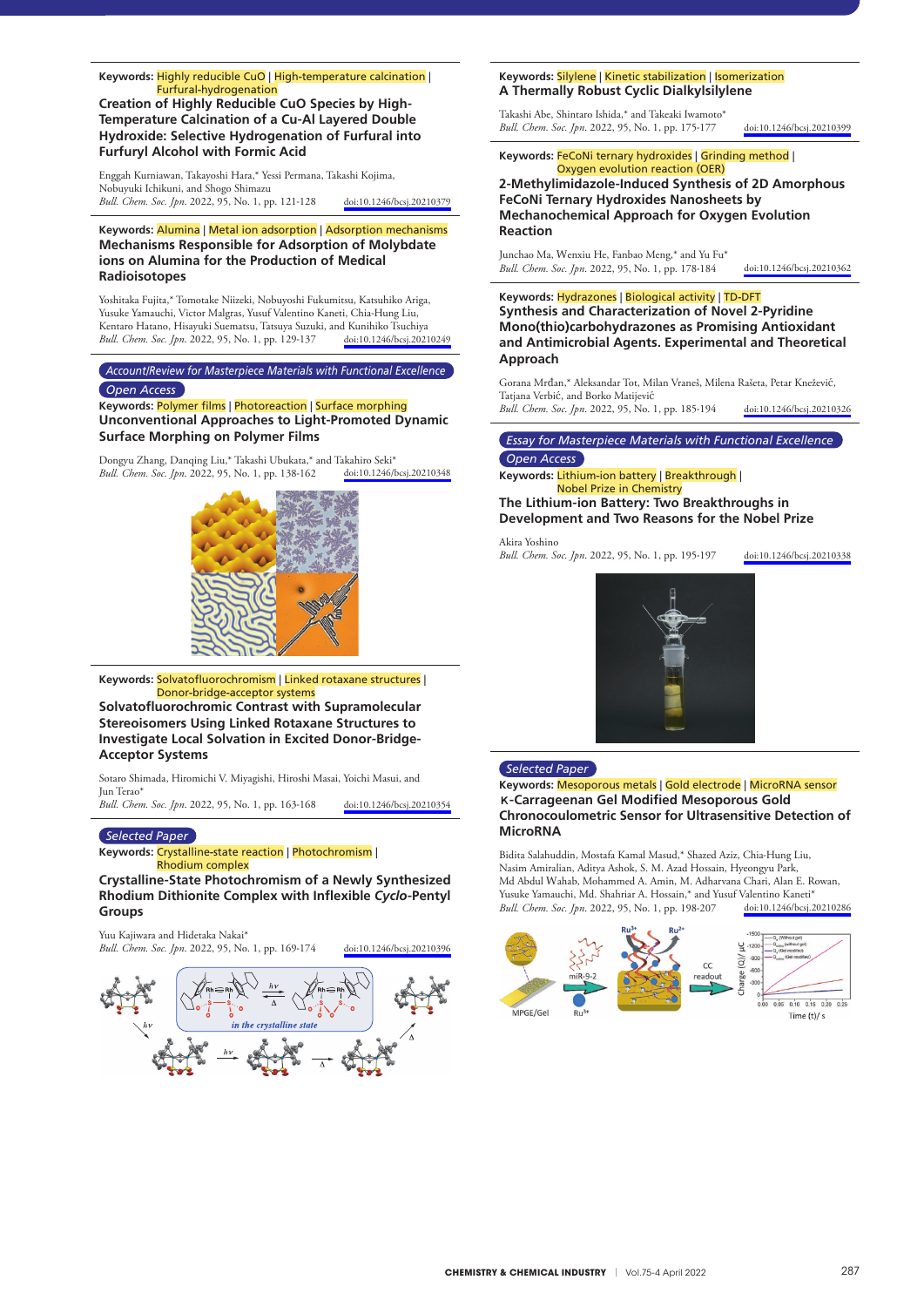# *Chemistry Letters*

## **Keywords:** Photoalignment | Liquid crystalline polymer | Schiff base **Birefringence Control of Photoalignable Liquid Crystalline Polymers Based on an** *In Situ* **Exchange of Oriented Mesogenic Side Groups**

Ayaka Sakai, Toshiki Noshizono, Mizuho Kondo, Tomoyuki Sasaki, Moritsugu Sakamoto, Hiroshi Ono, and Nobuhiro Kawatsuki\*<br>Chem. Lett. 2022. 51. No. 2. pp. 91-93 doi:10.1246/cl.210617 *Chem. Lett.* 2022, 51, No. 2, pp. 91-93

#### *Open Access*

**Keywords:** Aryne | Azide | Triazole

**3**-**Azidoarynes: Generation and Regioselective Reactions**

Jumpei Taguchi, Kota Kimura, Kazunobu Igawa, Katsuhiko Tomooka, and Takamitsu Hosoya\* *Chem. Lett.* 2022, 51, No. 2, pp. 94-98 [doi:10.1246/cl.210632](https://doi.org/10.1246/cl.210632)

#### **Keywords:** Fe**-**MOF**-**235 | Metal**-**organic framework | OER **Fe**-**MOF**-**235 as an Efficient and Stable Electrocatalyst for the Oxygen Evolution Reaction**

Jiangtao Liu, Lin Fu, Xuegang Peng, Tong Pei, Zhihua Gao, Wei Huang,\* and Zhijun Zuo\* *Chem. Lett*. 2022, 51, No. 2, pp. 99-102 [doi:10.1246/cl.210485](https://doi.org/10.1246/cl.210485)

#### *Open Access*

**Keywords:** Choline phosphonate | Electrostatic interaction | Phosphorylcholine

**Association Behavior of a Homopolymer Containing Choline Phosphonate Groups in Aqueous Solutions**

i Lien Nguyen, Masaru Mukai, Daiki Ihara, Atsushi Takahara, and Shin-ichi Yusa\* *Chem. Lett*. 2022, 51, No. 2, pp. 103-106 [doi:10.1246/cl.210601](https://doi.org/10.1246/cl.210601)

#### **Keywords:** Artificial photosynthesis | Layered materials | Oxygen evolution

## **Photocatalytic Water Oxidation by Phosphotungstate and Mg**-**Al Layered Double Hydroxide Hybrid**

Akinobu Miyoshi,\* Yuto Shimoyama, Hiroto Mogi, Hiroki Ubukata, Naoki Hirayama, Ayu Tanaka, Kenji Arai, Soichiro Morita, Tatsuto Yui, Sayaka Uchida, Teruki Motohashi, Yoshiyuki Inaguma, Hiroshi Kageyama, and Kazuhiko Maeda *Chem. Lett*. 2022, 51, No. 2, pp. 107-110 [doi:10.1246/cl.210621](https://doi.org/10.1246/cl.210621)

**Keywords:** Ni**-**based alloys | Acetylene hydrogenation | Planetary ball milling

## **Mechanochemical Acetylene Hydrogenation on Fragments of Ni**-**based Alloys Containing Oxophilic Metal Elements**

Tomoaki Takayama and Takayuki Komatsu\* *Chem. Lett*. 2022, 51, No. 2, pp. 111-113 [doi:10.1246/cl.210600](https://doi.org/10.1246/cl.210600)

*Open Access*

## **Keywords:** Saccharide | Fuel cell | PEDOT **High Power Sugar Fuel Cells Using PEDOT\*PSS, CNT and PtRu Composite Anode**

Keiichi Kaneto\* and Sadahito Uto *Chem. Lett*. 2022, 51, No. 2, pp. 114-117 [doi:10.1246/cl.210656](https://doi.org/10.1246/cl.210656)

#### **Keywords:** Black phosphorus | Quasi**-**high pressure effect | Carbon nanotube

## **Direct Evidence of Black Phosphorus Formation in Carbon Nanospaces by Quasi**-**high Pressure Effect**

Yuki Komine, Koki Urita,\* Hiroo Notohara, and Isamu Moriguchi\* *Chem. Lett.* 2022, 51, No. 2, pp. 118-120

#### **Keywords:** Structure**-**directing agent | Dual templating | Intergrowth zeolite

# **Dual Templating for AFX/LEV Intergrowth Zeolite**

Nao Tsunoji,\* Hermann Gies, Natsumi Funase, Ute Kolb, Toshiyuki Yokoi,\* Masahiro Sadakane, and Tsuneji Sano *Chem. Lett*. 2022, 51, No. 2, pp. 121-123 [doi:10.1246/cl.210605](https://doi.org/10.1246/cl.210605) **Keywords:** Stille coupling | UV**-**light irradiation | Singlet oxygen **Irradiation with UV Light Accelerates the Migita–Kosugi– Stille Coupling Reaction in Air**

Takumi Ishikawa, Mako Murata, Hiroshi Masai, Tomohiro Iwai, and Jun Terao\* *Chem. Lett.* 2022, 51, No. 2, pp. 124-126

#### **Keywords:** ZIF**-**8 | AgNPs | Antibacterial **Hollow Core**-**satellite ZIF**-**8/PDA/AgNPs Nanocomplexes:**

**Fabrication, Structure and Antibacterial Activity**

Xiaoyi Xu, Qiqi Liu, Shuhan Hui, and Shan Jiang\* *Chem. Lett*. 2022, 51, No. 2, pp. 127-130 [doi:10.1246/cl.210619](https://doi.org/10.1246/cl.210619)

**Keywords:** Boehmite | Calcination temperature | Liquid**-**flow reactor **Boehmite**-**derived Aluminum Oxide Catalyst for a Continuous Intramolecular Aldol Condensation of 2,5**-**Hexanedione to 3**-**Methyl**-**2**-**cyclopentenone in a Liquid**-**flow Reactor System**

Shun Nishimura,\* Son Dinh Le, Yusaku Asai, Natsuki Takahashi, Maho Endo, and Shintaro Ohmatsu *Chem. Lett*. 2022, 51, No. 2, pp. 131-134 [doi:10.1246/cl.210616](https://doi.org/10.1246/cl.210616)

## *Open Access*

**Keywords:** Nickel oxide film | Anodization | Urea electro**-**oxidation **Electrochemical Preparation of Highly Oriented Microporous Structure Nickel Oxide Films as Promising Electrodes in Urea Oxidation**

Yulia M T A Putri, Jarnuzi Gunlazuardi, and Tribidasari A Ivandini\*<br>Chem. Lett. 2022, 51, No. 2, pp. 135-138 doi:10.1246/cl.210634 *Chem. Lett.* 2022, 51, No. 2, pp. 135-138

**Keywords:** Zero**-**mode waveguides | Single**-**molecule measurements | Aptamer

**Single**-**molecule Fluorescence Kinetic Sandwich Assay Using a DNA Sequencer**

Kiyohiko Kawai\* and Mamoru Fujitsuka *Chem. Lett*. 2022, 51, No. 2, pp. 139-141 [doi:10.1246/cl.210726](https://doi.org/10.1246/cl.210726)

**Keywords:** Photoreaction | Isoquinoline alkaloids |

Benzyltrifluoroborate

**Photochemical Synthesis of Benzylisoquinoline Alkaloids Using Tetra**-**coordinate Benzylboron Reagents: Application to Berberine Type Alkaloids**

Takumi Makiura and Yutaka Nishigaichi\* *Chem. Lett*. 2022, 51, No. 2, pp. 142-144 [doi:10.1246/cl.210689](https://doi.org/10.1246/cl.210689)

#### **Keywords:** Supramolecules | Composite materials | Thermoresponsive hydrogels **Thermoresponsive Hydrogels Reinforced with**

# **Supramolecular Cellulose Filler**

Akihide Sugawara, Taka-Aki Asoh,\* Yoshinori Takashima, Akira Harada, and Hiroshi Uyama\* *Chem. Lett*. 2022, 51, No. 2, pp. 145-148 [doi:10.1246/cl.210658](https://doi.org/10.1246/cl.210658)

#### *Open Access*

**Keywords:** CO2 hydrogenation | *C***-**methylation | One**-**pot synthesis Catalytic Methylation of Benzene over Pt/MoO<sub>x</sub>/TiO<sub>2</sub> and **Zeolite Catalyst Using CO<sub>2</sub> and H<sub>2</sub>** 

Kah Wei Ting, Takuto Imbe, Haruka Kamakura, Zen Maeno, S. M. A. Hakim Siddiki, Koichi Matsushita, Ken-ichi Shimizu,\* and Takashi Toyao\* *Chem. Lett*. 2022, 51, No. 2, pp. 149-152 [doi:10.1246/cl.210664](https://doi.org/10.1246/cl.210664)

## *Open Access*

**Keywords:** Indole | Photoremovable protecting group | Two**-**photon excitation

**2**-**(4**-**Nitrophenyl)**-**1***H*-**indolyl**-**3**-**methyl Chromophore: A Versatile Photocage that Responds to Visible**-**light Onephoton and Near**-**infrared**-**light Two**-**photon Excitations**

Qianghua Lin, Runzhao Guo, Kozue Hamao, Ryukichi Takagi, and Manabu Abe\* *Chem. Lett.* 2022, 51, No. 2, pp. 153-156